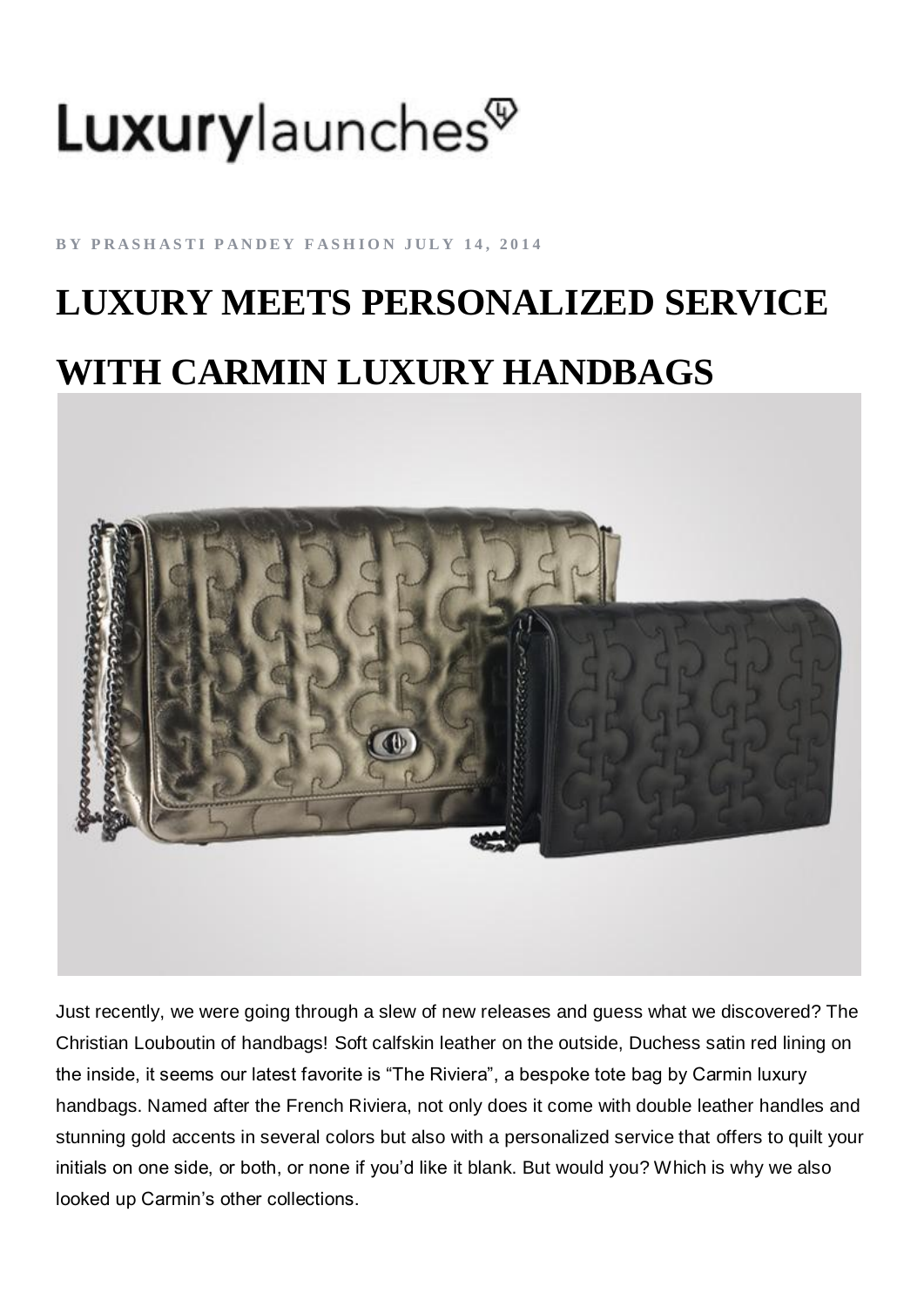

Crafting handbags in a French workshop recognized for its skilled artisans, Carmin has a ravishing repository of timeless yet thoroughly modern pieces created using only the finest quality materials. And this is something we couldn't fail to notice in their 'Les Intemporels' collection, consisting in quilted soft lambskin handbags (Vicki Shoulder bag, Paris clutch) and their calfskin equivalents (Hobo). Then there's the new Riviera of course, the personalize-able nature of which led us to the other magnifique collection- La Collection Personnalisée.